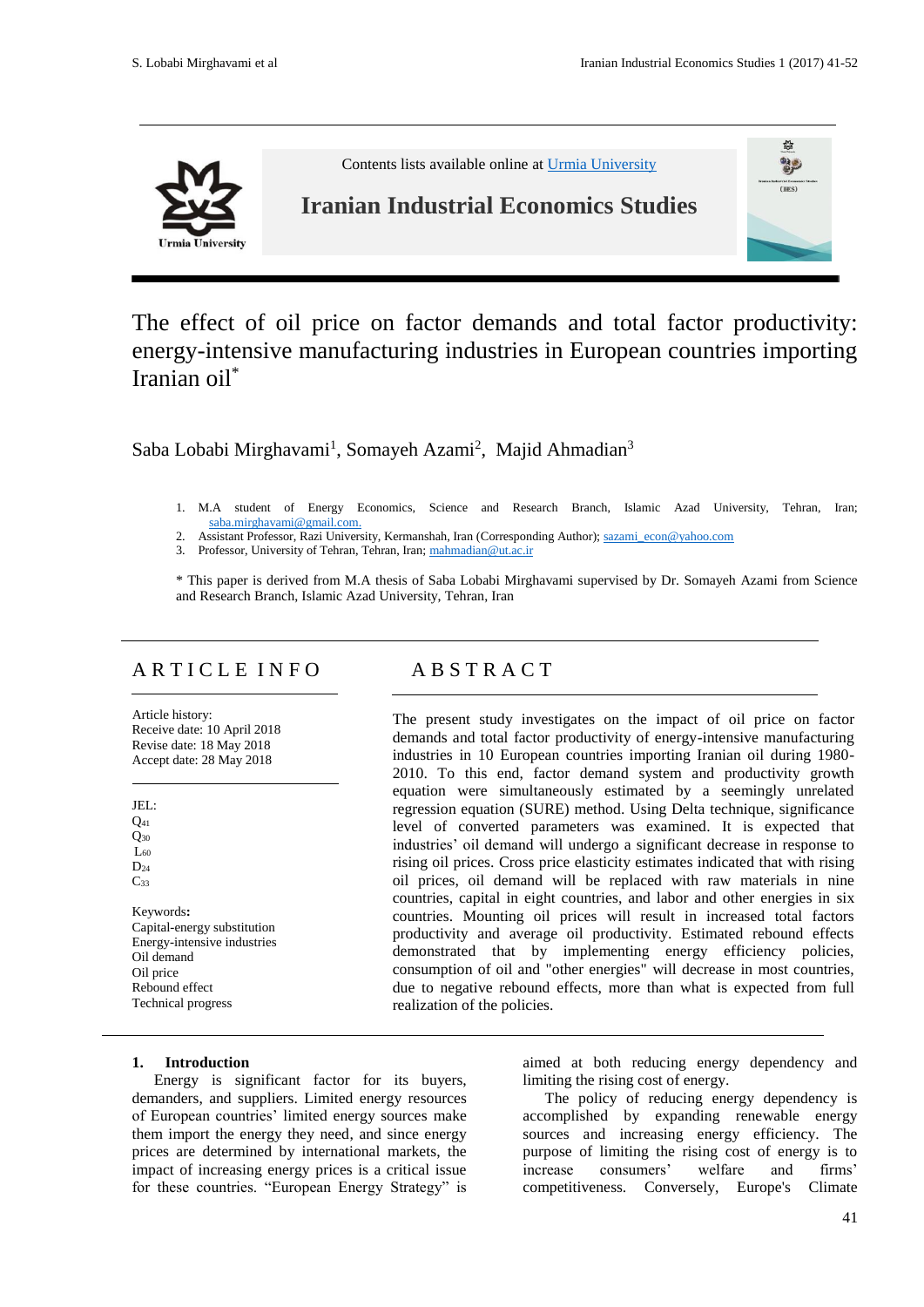Strategy is aimed at setting a special price for carbon to implement the polluter pays principle and to indicate the real cost of releasing greenhouse gases by burning fossil fuels.

Today, human demand for energy is supplied by oil and gas (more than 70%), coal (15-25%), electricity, and nuclear power (about 10%). Energy required for electricity generation should also be derived from oil, gas, water, or nuclear power. Energies derived from electricity, nuclear, and coal can be usually converted to thermal and mechanical energies. In addition to providing thermal and mechanical energies, oil can be converted to various chemical products and can be used in industrial chemistry, as well.

It is noteworthy that America and Europe alone own 50% of the world's refining capacity, while the percentage drops to less than 8% in the Middle East. Moreover, 160 products can be generated from oil and these products are being sold to oil-producing countries at high prices.

Iran is one of the European countries' oil suppliers; therefore, as demanders of Iranian oil, manufacturing industries' reactions in Europe, to changes in oil price are helpful to policy-makers of energy sector in Iran. Furthermore, reactions of European manufacturing industries, as one of the sources of environmental pollution, to oil price (change in oil demand and substitution of oil with other resources) are of paramount importance with respect to global environmental issues.

The present study is aimed at contributing to the literature on energy economics by expanding the model of Roy et al. (1999) through dividing energy into two categories, namely, oil and "other energies" (i.e., electricity, natural gas, and gasoline).

In order to examine the influence of increasing oil price on demand for production factors and total factor productivity of industries, production functions of capital, labor, oil and other energies, and raw materials were considered, and input price of "other energies" was generated through Divisia Index. Using Seemingly Unrelated Regression Equations (SURE), factor demand system and productivity growth equation were simultaneously estimated. Taking technical progress into account, this study affords the opportunity to evaluate inter-factor substitution issues. Additionally, the impact of oil price on total factor productivity and oil productivity was measured.

The following section presents empirical literature on the issue under investigation. Data and methodology are presented in section 3, and section 4 refers to results and discussion. Finally, section 5 concludes the paper.

# **2. Literature review**

As a crucial element, energy has always been considered in production function. Since 1970, with rising energy carriers' prices, the issue of limited energy resources has come to attention and resulted in significant concentration on energy input in

production function. Hence, a great number of studies have investigated energy consumption.

The current research is focused primarily on understanding short-term patterns, particularly on inter-factor and inter-fuel substitutions.

The study conducted by Berndt and Wood (1975) was the first study on the effect of energy and capital on America's economy, which indicated that these two inputs are complementary. After this study, many empirical studies have been done on energy-capital substitution.

Fuss (1977) used Canadian data in industrial sector to show that capital and energy are complementary and confirmed the result obtained by Berndt and Wood (1975).

Griffin and Gregory (1976) employed data of several countries during 1950-1960. Pindyck (1979) collected data from 10 countries (i.e., Canada, France, Italy, Japan, Norway, Sweden, the United States of America, the United Kingdom, Germany, and the Netherlands) during 1963-1973 and demonstrated that energy and capital can be substituted with each other. Literature on capital energy substitution does not show a clear relationship between these two inputs but indicates effective factors in determining the relationship between capital and energy in cross-sectional or time-series studies, totality (Industry-level data) or partiality (firm-level data), and heterogeneity of capital.

With a review of literature on capital energy substitution, Apostolakis (1990) noted that most of the time-series studies indicate that energy and capital are in complementary relationship, while cross-sectional studies suggest that the two inputs are successive in production process. Apostolakis attributed this difference to the fact that time-series studies reflect short-term relations, whereas crosssectional analyses consider long-term effects.

In recent decades, many methodologies have been developed which are employed to explore changes in productivity and in technological developments. The standard growth accounting approach proposed by Solow (1957) for the first time, and the one suggested by Denison (1974, 1979, & 1985) and other researchers later can be used to study long-term trends in energy consumption and its relation to other economic variables.

Hogan and Jorgenson (1991) measured the relation among productivity growth, bias in technical progress, and long-term impact of carbon reduction policy on American economy. They found that despite being insignificant, these small biases may have adverse consequences for productivity of carbon reduction (relative energy price rising) policies in the long run.

Mongia and Sathaye (1998) reviewed the existing literature on productivity growth and technical changes in energy-intensive industries of India during 1947-1998. The objective of their study was to measure the level of Autonomous Energy Efficiency Improvement (AEEI) parameter in Indian industry.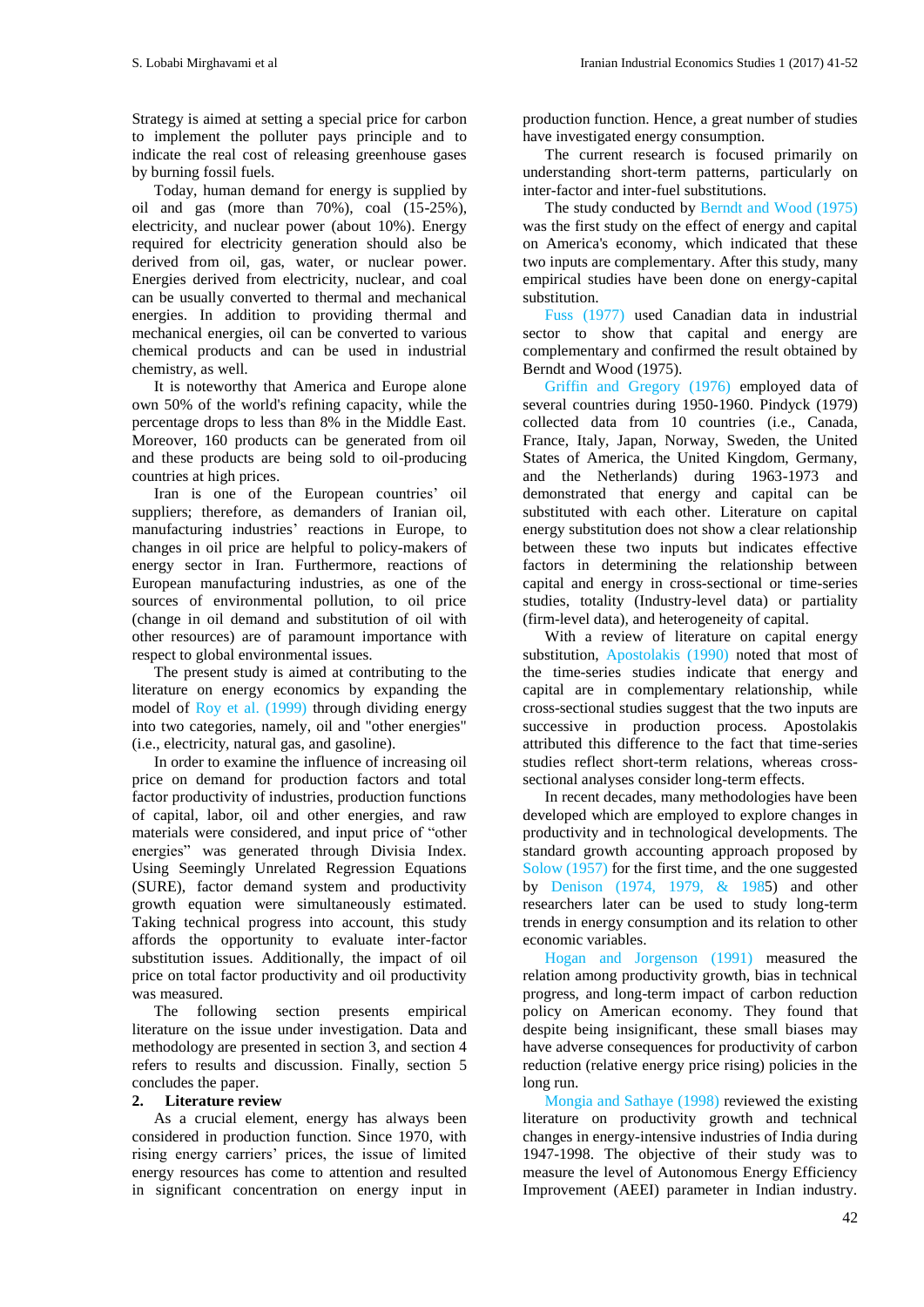Productivity growth can be measured using three approaches, that is, index values (Kendrick, Solo, and Translog), parametric approach, and cost function estimation. With regard to existing differences in the literature, they concluded that definite judgment about the nature and the extent of productivity growth in energy-intensive industries of India is difficult since productivity growth for all industries should be estimated using a common methodology and a common data source at the same time period.

Roy et al. (1999) used growth accounting and econometric approaches to analyze productivity growth and input trends in six energy-intensive sectors of Indian economy. Rising energy prices reduces energy demand. Likewise, these policies in India could have negative long-term effects on productivity of these sectors. Inter-factor substitution is so poor that these policies may leave medium-term and short-term negative effects on growth.

Sanstad et al. (2006) estimated energyaugmenting technological change in energy-intensive industries of India and South Korea and compared the result with that of America. To this end, translog function was used. The overall findings of this research indicated a considerable discrepancy among industries and countries and decreasing trend toward energy efficiency in a number of cases. Considering methodology and direct comparison of parameterization assessment, the results are functional technical specifications.

Huntington (2010) investigated the role of technical progress in oil demand of OECD countries. He distinguished the role of exogenous technical progress and technical progress caused by price considering other factors associated with time, which may affect oil demand growth. The results confirm that both sources of technical progress works, but improvements resulted from price are fundamentally more significant.

Arnberg and Biorner (2007) studied Danish firm from 1997-1993 using panel data, translog method and linear logit. Their findings showed complementarity between capital and electricity as well as capital and other fuels.

Koetse et al. (2008) suggested that substitution process is time-consuming so long-term elasticity is always greater than short-term elasticity; thus, supplementary in short-term elasticity can be changed to substitution in long-term elasticity.

Nguyen and Streiw ieser (2008) also maintained that using general data instead of micro data produces biased results. They used US micro data at the firm level and found that energy and capital are substitutes for US firms.

Estimating panel data micro- and macro-level in OECD countries, Fiorito and Van den bergh (2011) also showed complementarity between capital and energy.

Kim and Heo (2013) suggested that considering energy as a homogenous input can lead to a significant bias. They found that capital and fuel are

supplements, while capital and electricity are substitutes.

Tovar and Iglesias (2013) divided capital into physical capital and working capital and used industry data to show that both capitals and energy are supplements in the long run; however, this relationship is not significant in the short run.

Haller and Hyland (2014) used Irish firms data from 1991-2009. Panel data indicated that there is substitution between capital and energy. In the empirical literature, the issue of inter-fuel substitution is as old as capital – energy substitution, and perhaps it is more important.

Dasgupta and Roy (2015) extended the model proposed by Roy (1992) to study energy-intensive industries of India and found that, during 1973-2012, these industries experienced technical progress along with a reduced share of energy costs (energy savings). Rising energy prices leads to a reduction in energy demand and accumulated technical progress in most industries. Energy and raw materials are substitutes. Energy productivity growth is the result of energy price as well as technical progress.

In this study, in addition to investigating the effect of technical progress on energy demand, the issue of inter-factor substitution with regard to technical progress has also been considered. Furthermore, in this study, energy input is divided into two inputs, namely, "oil" and "other energies".

# **3. Data and methodology**

This study examined 10 European countries where Iran's oil is imported to including Austria, Belgium, Germany, Italy, France, Portugal, Spain, the Netherlands, Sweden, and the United Kingdom.

The investigated energy-intensive industries consisted of industries manufacturing basic metals (basic iron, steel products, and metal casting), nonmetallic mineral products (glass and glass products, non-metallic mineral products not classified elsewhere, non-refractory ceramic products, refractory ceramic products and cement), chemical materials (basic chemicals, other chemical products, and synthetic fibers), and paper and paper products. These are known as energy-intensive industries among manufacturing industries of European countries.

The years from 1980 to 2010 were selected as the study period, because KLEM data were only available till 2010.

The required data were derived from OECD, IEA, and EU KLEMS websites. In the present research, information on all countries' industries was collected over time using a combination of cross-sectional and time-series methodologies (panel data).

# **3.1. Research methodology**

General framework of analysis in this study was based on neoclassical theory of producer behavior which analyzes the reaction of industries to minimizing the cost (Berndt and Wood, 1975; Blackroby and Russell, 1976; Jorgenson, 1991). In this study, a product with 5 inputs was considered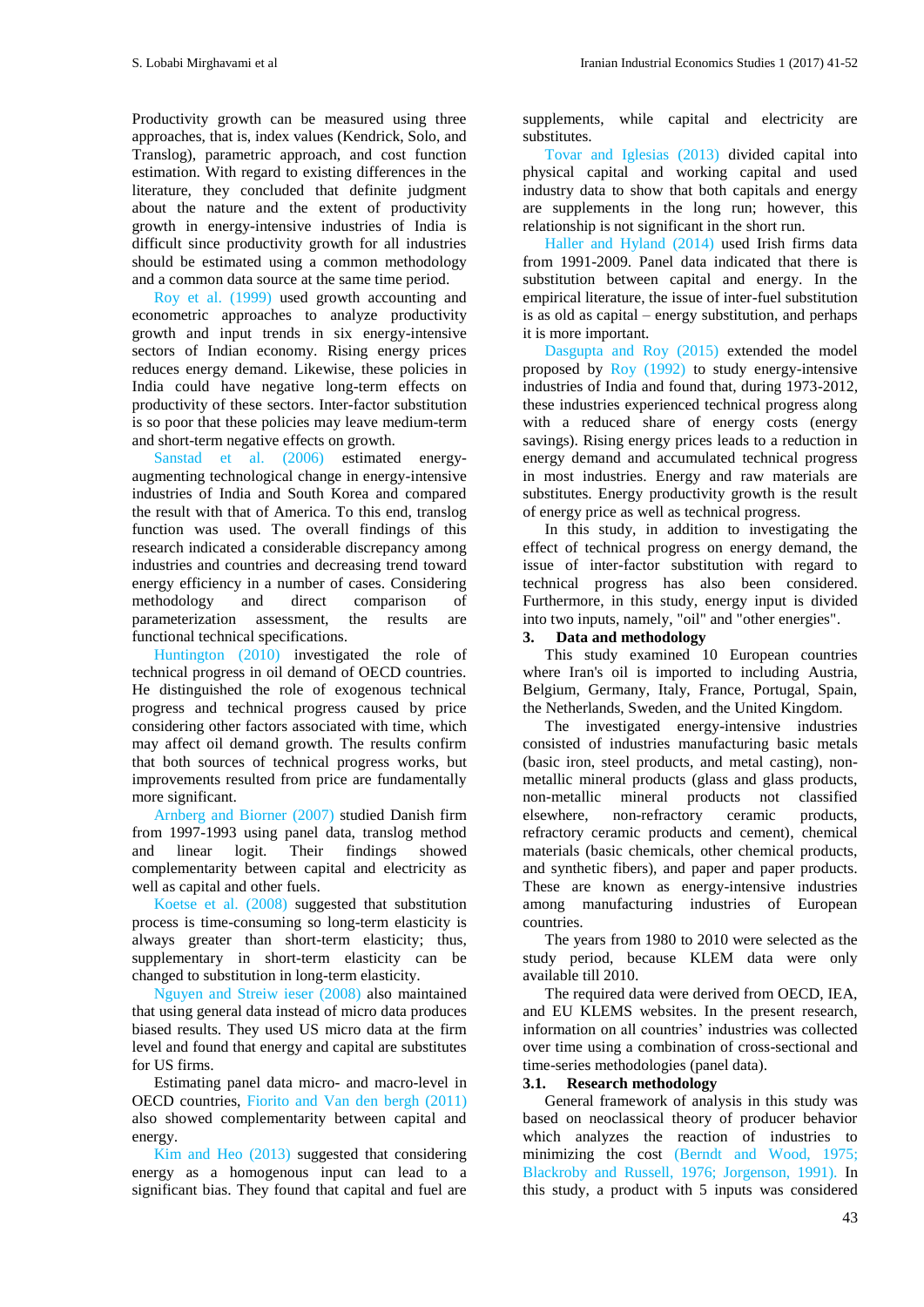including capital, labor, oil and "other energies" (i.e. electricity, natural gas, and gasoline), and raw materials. In order separate oil from other energies and consider it an input and to regard "other energies" as another input, a price index can be added to other energies except oil using Divisia index. A Divisia index is a theoretical construct to create index number series for continuous-time data on prices and quantities of exchanged goods.

The production function is considered as equation (1):

$$
Y = F(k, l, o, oe, m, t)
$$
\n
$$
(1)
$$

k, l, o, oe, m and t refer to capital, labor, oil, other energies except oil (electricity, natural gas, and gasoline), raw materials, and a time variable, respectively. T makes it possible to estimate technical progress and changes in input consumption as a result of a change in technology status. Using the shepherd duality theorem, which is about the duality between cost and production, the minimum total cost function can be obtained through equation (2) (Diewert, 1971):

$$
C = Y. G(P_k, P_1, P_0, P_{oe}, P_m, t)
$$
 (2)

C refers to the minimum cost of production, and G refers to unit cost function.  $P_i$  is the i<sup>th</sup> input price. Assuming that translog is specified, for the unit cost function we have:

$$
\ln G = \ln \alpha_0 + \sum_{i} \alpha_i \ln P_i + \alpha_v t
$$
(3)  
+  $\frac{1}{2} \sum_{i} \sum_{j} \beta_{ij} \ln P_i \ln P_j$   
+  $\sum_{i} \beta_{it} \ln P_{it} + \frac{1}{2} \beta_{vt} t^2$ ,  
i, j = k, l, o, oe, m

Where,

(i) 
$$
\sum_{i} \alpha_{i} = 1
$$
  
\n(ii) 
$$
\sum_{i} \beta_{ij} = \sum_{j} \beta_{ji} = 0 \quad , i \neq j
$$
  
\n(iii) 
$$
\sum_{i} \beta_{it} = 0
$$
  
\n(iv) 
$$
\beta_{ij} = \beta_{ji} \quad \forall i \neq j
$$
  
\n(v) 
$$
\beta_{it} = \beta_{ti} \quad \forall i
$$

According to the shepherd's lemma  $\frac{\partial G}{\partial P_i} = X_i$ , we have:

$$
\frac{\partial \ln G}{\partial \ln P_i} = \frac{\partial G}{\partial P_i} \cdot \frac{P_i}{G} = \frac{X_i P_i}{\sum_j X_j P_j} = S_i \quad i, j = k, l, o, oe, m \tag{4}
$$

 $S_i$  refers to the share of i<sup>th</sup> input cost. Assuming that translog is specified, the share function of i<sup>th</sup> input price is:

$$
S_i = \alpha_i + \sum_j \beta_{ij} \ln P_j + \beta_{it} t \quad i, j = k, l, o, oe, m
$$
 (5)

The rate of change in total factor productivity (v) indirectly equals to the rate of change in unit cost or price trend (Roy et al., 1999), that is:

$$
-v = \frac{\partial \ln G_t}{\partial t} = \alpha_v + \sum_i \beta_{it} \ln P_i + \beta_{vt}t \quad ,
$$
  
i, j = k, l, o, oe, m

Since we have  $\Sigma_i$  S<sub>i</sub> = 1, to avoid producing singularity, the equation of share of capital in (5) is deleted. Capital equation's parameters are calculated using the homogeneity, symmetry, and additivity constraints (constraints i-v). 4 equations of share of production factors along with productivity growth equation were co-estimated considering constraints (i-v).

In order to address research questions, it is necessary to explain how own price elasticity, cross price elasticity, and oil price impact on oil productivity were calculated. Price elasticity  $(E_{ii})$  is an important parameter in the study of energy consumption pattern of industries and suggests how they balance their input consumption with changing input prices. By estimating own price elasticity of oil  $(E_{\text{oo}})$ , oil consumption pattern of industries resulted from rising oil prices can be examined. Cross price elasticity  $(E_{io})$  refers to the relationship between oil and other inputs as a result of increasing oil price. If  $E_{io}$  >0, then oil and the i<sup>th</sup> input are substitutes and if  $E_{io}$ <0, oil and the i<sup>th</sup> input are supplements.

$$
E_{ii} = \frac{\partial \log X_i}{\partial \log P_i} = \frac{\beta_{ii} + S_i^2 - S_i}{S_i}
$$
(7)

$$
E_{ij} = \frac{\partial \log X_i}{\partial \log P_j} = \frac{\beta_{ij} + S_i S_j}{S_i}
$$
 (8)

 $E_{ii}$  and  $E_{ii}$  refer to own price elasticity and cross price elasticity, respectively. Changes in productivity of oil inputs as a result of oil prices can be calculated by equation (9).

$$
\eta_{oo} = \frac{\partial \ln \left(\frac{Y}{X_0}\right)}{\partial \ln P_0} = -\frac{\partial \ln X_0}{\partial \ln P_0} = -E_{oo}
$$
(9)

 $\eta_{oo}$  refers to average oil productivity elasticity over oil price. Since energy efficiency policies reduce energy demand because of increasing energy efficiency, real price of energy services will be reduced and manufacturers' demand for energy will increase due to the reduced prices. In other words, there is a Rebound Effect (RE), which is calculated using equation (10) (Chakravarty et al, 2013):  $RE = 1 + E_{ee}$ 

$$
(10)
$$

Eee refers to the price elasticity of energy demand.

#### **3.2. Research model and econometric estimations**

The model consists of a system of five equations shown in (11) including equations of share of labor cost, oil, "other energies", raw materials, and productivity growth equation. As mentioned previously, since  $\sum_i S_i = 1$ , to avoid producing singularity, the equation of share of capital was deleted and  $\frac{1}{1}$ P  $\frac{1}{P_1}$  was used instead of P<sub>j</sub>.

k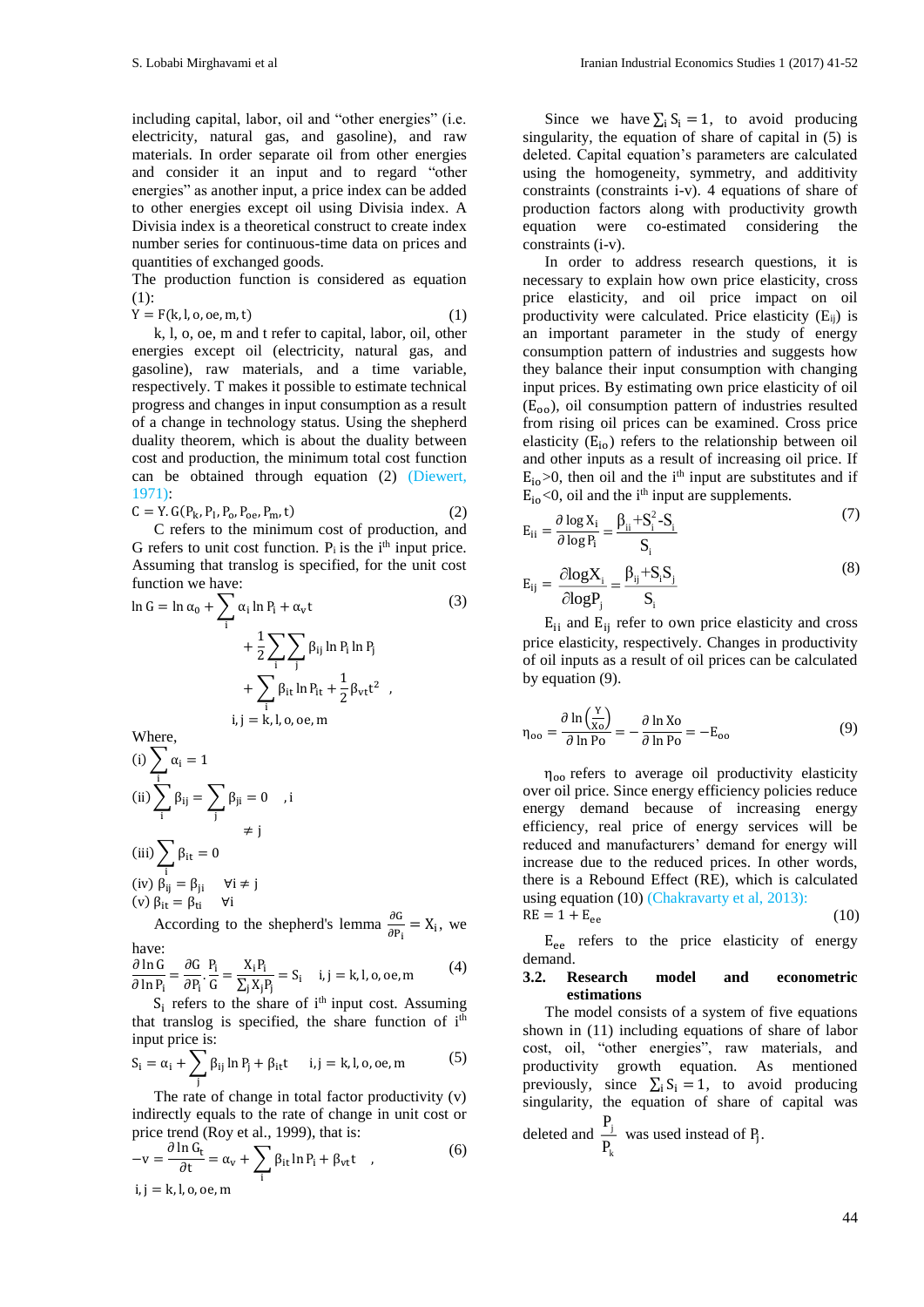$$
S_i = \alpha_i + \sum_j \beta_{ij} \ln \frac{P_j}{P_k} + \beta_{it} t + \varepsilon_i
$$
\n
$$
-V = \alpha_v + \sum_i \beta_{it} \ln \frac{P_i}{P_k} + \beta_{vt} t + \varepsilon_v
$$
\n(11)

In order to separate oil from other energies and form two categories of input and other input, a price index can be added to other energies except oil using Divisia index. To this end, fuel demand system specified in equation (12) should be estimated. In equation (12), share of the cost function is defined for all forms of energy except oil. Then, using estimated  $β<sub>ii</sub> coefficients in (12), Divisia index was calculated$ according to equation (13).

$$
S_i = \beta_i + \sum_j \beta_{ij} \ln P_j + \beta_{iQ} Q \quad i, j = Ng, Go, El \tag{12}
$$

$$
\ln P_{oe} = \sum_{i} \beta_i \ln P_i + \frac{1}{2} \sum_{i} \sum_{j} \beta_{ij} \ln P_i \ln P_{Ej}
$$
(13)

 $i, j = Ng, Go, El$ 

El refers to electricity. Go refers to gasoline. Ng refers to natural gas, and  $P_{OE}$  refers to Divisia price index. Considering constrains (i-v), equality constraint of t coefficient in share of input cost

function, and  $\ln \frac{1}{n}$ K P  $\frac{1}{P_{V}}$  coefficient in productivity

growth equation, equation (11) was estimated separately for each country. The results of this estimate along with standard error values are reported in table (1).  $\mathbb{R}^2$  or coefficients of determination of each of the equations are given in table (1). Some  $\mathbb{R}^2$ s are negative meaning that sum of the squared residuals is greater than that of the total squares, and according to the model, dependent variable is a constant value. Coefficients of the share of capital equation can be obtained using constraints i-v.

#### **4. Results and discussion**

The present study was an attempt to investigate the effect of oil price on factor demand and on total factor productivity of energy-intensive manufacturing industries in 10 European countries importing Iranian oil during 1980-2010. To this end, factor demand system and productivity growth equation were simultaneously estimated by a seemingly unrelated regression equation (SURE) method. Significance levels of converted parameters were investigated using Delta technique. The results off this study are presented in the following section.

# **4.1. The effect of oil price on factor demands**

In order to investigate the effect of oil price on factor demands, own price elasticity and cross price elasticity were used. The results are discussed in the following sections.

# **4.1.1. Oil price as a stimulus for oil demand**

Own price elasticity of oil demand in the industries was examined through equation (7). The obtained values and standard error are reported in table (2). Since price elasticity of oil demand is the result of estimated coefficients, the parameters were

converted. Elasticities' standard error was calculated based on delta technique and presented in parentheses (See Appendix A, for the explanation of the method).

According to table (2), values of price elasticity of oil demand in energy-intensive industries are significant and negative for all investigated countries. Negative elasticity predicts that increasing oil price significantly reduces oil demand of energy-intensive industries. The calculated elasticity values of some countries are varied. In order to evaluate elasticity differences, a unitary elasticity hypothesis test was used. In cases where elasticity is greater than one, "larger than one elasticity" hypothesis can be used as an alternative test and in cases where elasticity is smaller than one "smaller than one elasticity" hypothesis can be used as an alternative test. The elasticity of oil demand was significantly less than one for Germany, Spain, Portugal and Sweden. Price elasticity of oil demand was significantly greater than one for Belgium, France, the Netherlands and the United Kingdom greater than one elasticity was not found to be significant for Austria and Italy. Therefore, it is expected that every 1% increase in oil price results in a significant oil demand reduction, that is more than 1% in only 4 countries out of 10 countries under investigation. In addition, in 4 out of 10 investigated countries, every 1% increase in oil price reduces oil demand less than 1% with the same rate in two countries.

#### **4.1.2. The possibility of substitution between oil and other inputs**

Industries' behavior in response to changes in oil prices cannot be solely analyzed with Own Price Elasticity of oil. Although negative Own Price Elasticity historically shows that oil demand has always been reduced as a result of increasing oil price, it is important to know what effects rising oil price have on industries' demand for other inputs (i.e., capital, labor, oil, other energies, and raw materials). In order to assess this impact, CPE was used. After comparing Morishima Elasticity of Substitution (MES), Allen Elasticity of Substitution (AES), and CPE Frondel (2004) argued that for practical purposes CPE may be preferable compared to other criteria. CPE for demand factors, in response to rising oil prices was estimated according to equation (8). The obtained values and standard error values are reported in Table (3). Elasticities' standard errors were calculated based on delta technique and presented in parentheses CPE sign (+/-) depends on the relationship between two inputs. If two inputs are substitutes, CPE is positive, and if they are supplements, CPE is negative. Considering CPE estimations in response to rising oil prices, it is substituted with raw material in 9 countries, capital in 8 countries, and labor and other energies in 6 countries. As mentioned before, other energies include electricity, natural gas, and gasoline. Empirical studies have shown energy and raw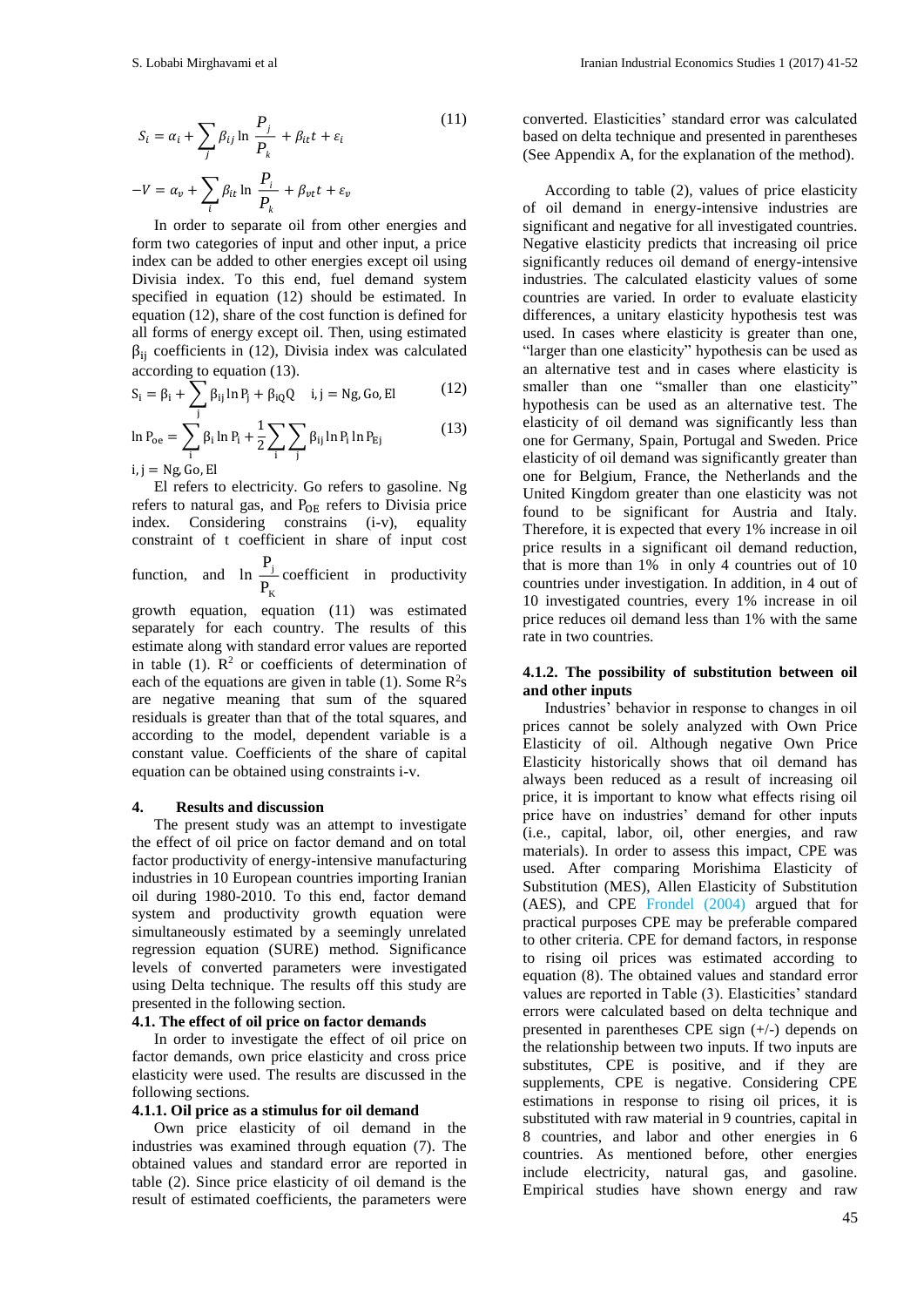materials substitution as well as energy and capital substitution (Griffin and Greogory, 1976; Hesnanick and Kyer, 1995; Pindyck, 1979).

# **4.2. Bias in technical progress**

In share of cost function equation (11), βit(βmt, βoet, βot, βkt, βlt) indicates changes over time in the cost share of i<sup>th</sup> input when factor price bias of technological change is constant. $\beta_{kt}$  was calculated with regard to (i-v) constraints. $\beta_{it} < 0$  refers to the i<sup>th</sup> input cost decreases over time with technical progress. In this case, inputs can be saved, and  $β_{it}$  > 0 indicates that inputs are used along with technical progress. The results for each country are presented in table (4).

# **4.3. The effect of oil price on total factor productivity**

According to productivity growth equation in equation (11), oil price coefficient ( $β<sub>ot</sub>$ ) predicts oil price impact on technical progress or total factor productivity.  $\beta_{\text{ot}} < 0$  indicates that rising oil price reduces negative growth rate of total factor productivity or increases positive growth rate of total factor productivity. Oil price impact on technical progress is confirmed by Roy et al. (1999) and Huntington (2010). The results are given in Table (5). Standard errors of the coefficients are shown in parentheses Cost share equation (11),  $\beta_{it}(\beta_{lt}, \beta_{kt}, \beta_{ot}, \beta_{oet}, \beta_{mt})$ , indicates change in cost share of  $i<sup>th</sup>$  input overtime when relative input prices are held constant and are referred to as the "factor price bias" of technological change.  $\beta_{kt}$  was calculated considering i-v constraints.  $\beta_{it} < 0$ indicates that the i<sup>th</sup> input cost decreases over time with technical progress; in this case. inputs can be saved, and  $\beta_{it} > 0$  indicates that inputs are used along with technical progress. The estimated  $\beta_{\text{ot}}$ values were found to be negative for Austria, Italy, Portugal, Spain, Sweden, and the United Kingdom and significant for Austria, Italy, and Spain. The obtained  $\beta_{ot}$  coefficients for other countries were found to be positive and non-significant.

# **4.4. The effect of oil price on average oil productivity**

Using equation (9), annual oil productivity over oil price ratio (η<sub>OO</sub>) was estimated.  $η<sub>OO</sub>$  indicates the effect of oil price ( $P_0$ ) on average oil productivity  $(\frac{y}{0})$ . In other words, it shows average oil productivity change rate per each percent increase in oil price. The results are presented in Table (6). As a converted parameter, standard error  $(\eta_{00})$  was calculated using Delta technique.

According to Table (6),  $\eta_{00}$  is positive for all countries, which is indicative of positive impact of oil price on average oil productivity. Goldar (2010) argued that benefits in the average efficiency of energy input are partly because of the actual cost of energy and partly, due to technical progress.

# **4.5. Rebound effect**

Rebound effects (RE) were calculated using

equation (10). Since input energy in the current research, was divided into oil and "other energies", REs were estimated for both input groups. The obtained REs based on the two groups of oil and "other energies" are illustrated in Table (7).

Positive and >100% REs refer to conditions where increasing energy consumption (as a result of reducing effective price of energy) is more than a reduction in energy demand as owing to implementation of energy efficiency policy (Backfire). RE=100% refers to condition where increasing energy consumption (as a result of reducing effective price of energy) equals with a reduction in energy demand because of implementation of energy efficiency policy (Full Rebound). Positive and <100% REs refer to conditions where decreasing energy consumption (as a result of reducing effective price of energy) is somewhat compensated by increasing energy consumption owing to implementing energy efficiency policy (Partial Rebound). Zero RE means that energy efficiency policy is fully realized (No Rebound). Finally, when energy efficiency policy decreases energy consumption to more than what is expected, RE is negative (Super conservation); in this case, it can be concluded that energy efficiency policies are over-realized. REs of oil inputs for 6 out of the 10 countries, and "other energies" input for 7 out of 10 countries were found to be negative. Hence, it is predicted that energy efficiency policies lead to protection of resources in most countries.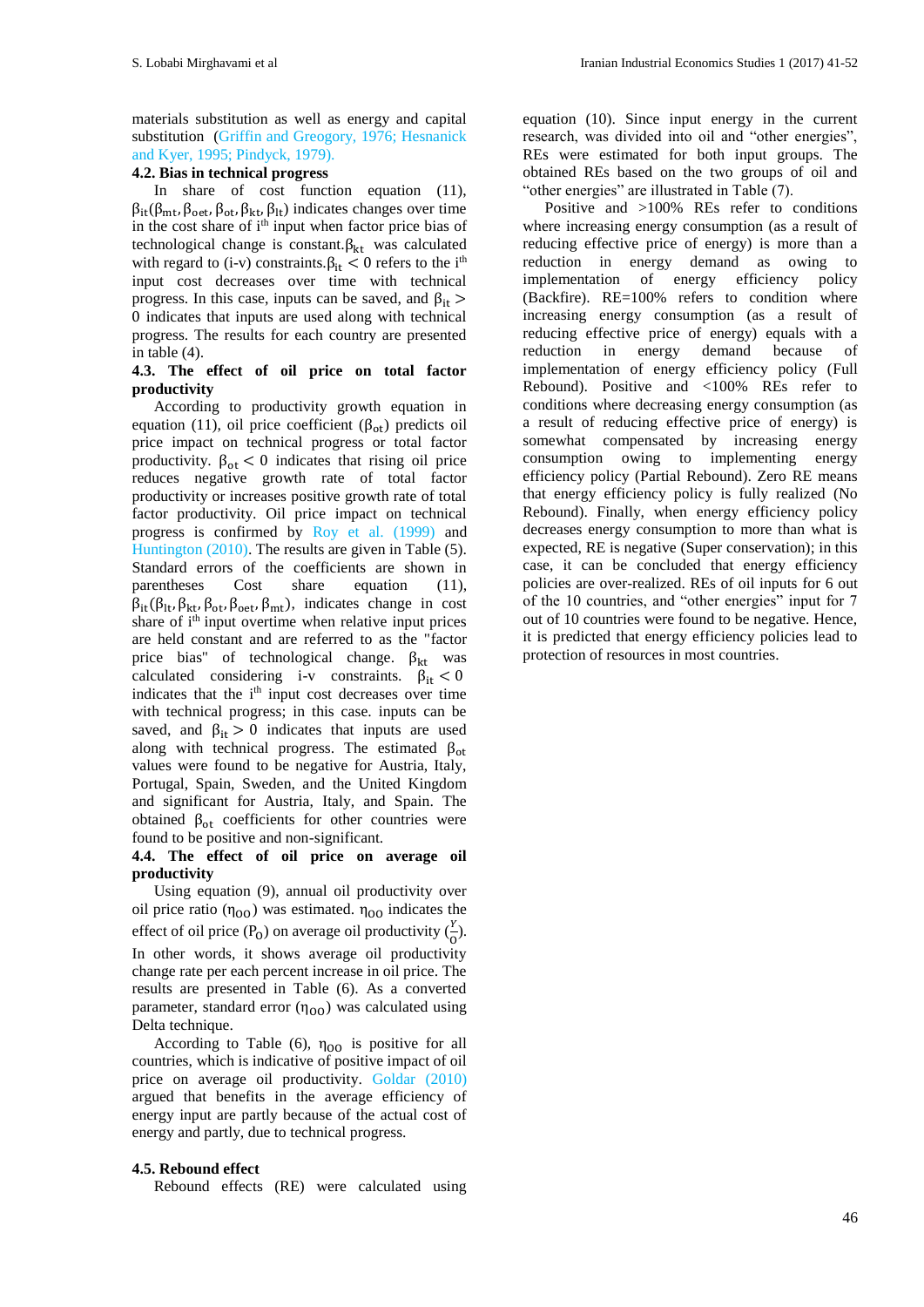| Country          | The UK                      | Sweden                    | The Netherlands                   | Spain                     | Portugal                  | France                    | Italy                      | Germany                    | Belgium                    | Austria                     |
|------------------|-----------------------------|---------------------------|-----------------------------------|---------------------------|---------------------------|---------------------------|----------------------------|----------------------------|----------------------------|-----------------------------|
|                  |                             |                           |                                   |                           |                           |                           |                            |                            |                            |                             |
| ă                | (0.1063916)<br>0.749346     | (0.3681182)<br>0.298766   | 78974)<br>0.028342<br>(0.117)     | (0.1129325)<br>0.262188   | (0.9052487)<br>$-0.11582$ | (0.1229987)<br>0.374584   | (0.0940922)<br>0.134443    | (0.0459975)<br>0.34402     | (0.0624265)<br>0.322569    | (0.0686652)<br>0.381457     |
| ₹ء               | (0.0172085)                 | (0.0452099)               | (0.0189877)                       | (0.0168299)               | (0.0913247)               | (0.0217256)               | (0.0196866)                | (0.0072315)                | (0.0113947)                | (0.0176144)                 |
|                  | 0.036832                    | 0.060683                  | $-0.0368$                         | $-0.00284$                | 0.011931                  | 0.004469                  | $-0.02065$                 | $-0.00479$                 | $-0.00544$                 | 0.012704                    |
| ﷺ                | (0.014096037)               | (0.03886018)              | (0.013846889)                     | (0.007365408)             | (0.073529165)             | (0.018350977)             | (0.010979565)              | (0.006478517)              | (0.006899071)              | (0.009876753)               |
|                  | 0.022834                    | $-0.05928$                | $-0.02511$                        | 0.003293                  | $-0.0208$                 | $-0.03142$                | 0.00303                    | $-0.00957$                 | 0.007204                   | $-0.01639$                  |
| ౚఄ               | (0.006567)                  | (0.032891)                | (0.0042003)                       | (0.0052585)               | (0.0246159)               | (0.008598)                | (0.0058287)                | (0.0031367)                | (0.0044282)                | (0.0058519)                 |
|                  | $-0.00672$                  | $-0.00696$                | $-0.00087$                        | 0.003322                  | $-0.02487$                | $-0.01459$                | $-0.00551$                 | $-0.01368$                 | 0.003717                   | 0.00692                     |
| Å                | (0.0065962)                 | (0.0112928)               | (0.0047743)                       | (0.0027355)               | (0.0055942)               | (0.008993)                | (0.0017571)                | (0.0034158)                | (0.0028062)                | (0.0040957)                 |
|                  | 0.012365                    | 0.044998                  | 0.016722                          | 0.00437                   | 0.005684                  | 0.042472                  | $-0.00449$                 | 0.013287                   | 0.003119                   | 0.005676                    |
| ڦ                | (0.0174003)<br>$-0.06531$   | (0.0375576)<br>$-0.03945$ | 93859)<br>0.046057<br>(0.019)     | (0.0204061)<br>$-0.00815$ | (0.1129383)<br>0.028052   | (0.0189151)<br>$-0.00094$ | (0.0162812)<br>0.027626    | (0.0071342)<br>0.014758    | (0.0112669)<br>$-0.0086$   | (0.013074)<br>$-0.00891$    |
| ≛ہ               | (0.0017587)<br>$-0.0012085$ | (0.0104238)<br>0.0006936  | 1388)<br>28131<br>0.002<br>(0.00) | (0.0009406)<br>0.0023352  | (0.0167512)<br>0.0078223  | (0.0016857)<br>0.0001433  | (0.0008812)<br>$-0.001087$ | $-0.0033613$<br>(0.000592) | (0.0007691)<br>$-0.000685$ | (0.0005999)<br>$-0.0031585$ |
| $\alpha_{\rm k}$ | (0.103246)                  | (0.57043)                 | (0.137785)                        | (0.053709)                | (1.22649)                 | (0.134085)                | (0.057459)                 | (0.060556)                 | (0.066903)                 | (0.051726)                  |
|                  | $-0.79028$                  | $-0.88744$                | $-0.75392$                        | $-0.70205$                | 1.010383                  | $-0.88009$                | $-0.75782$                 | $-0.92388$                 | $-0.86079$                 | $-0.90088$                  |
| ∰                | (0.036929)                  | (0.103053)                | (0.041108)                        | (0.046053)                | (0.933192)                | (0.040923)                | 0.020643                   | (0.019782)                 | (0.028852)                 | (0.031262)                  |
|                  | $-0.00303$                  | 0.01391                   | 0.049626                          | 0.021725                  | 0.027643                  | 0.015473                  | (0.03542)                  | 0.017344                   | $-0.00728$                 | 0.030332                    |

Table 1 Estimating parameters of production factor demand system and productivity growth equation **Table 1** Estimating parameters of production factor demand system and productivity growth equation

Source: research findings

Source: research findings

47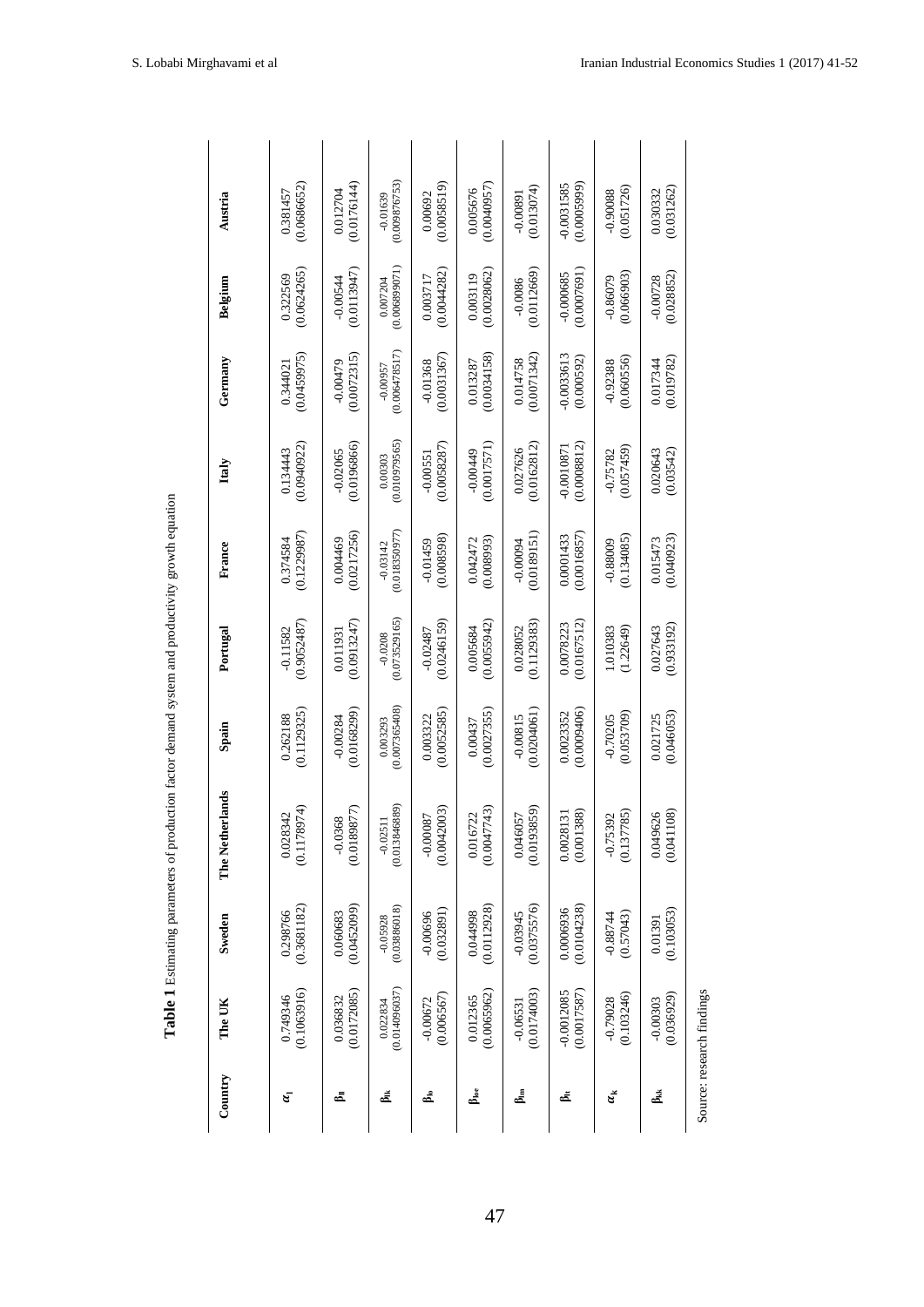| ;                                                  |
|----------------------------------------------------|
| i                                                  |
| ï<br>ł<br>;                                        |
| $\overline{a}$<br>١                                |
| ׇ֘֝<br>.<br>.<br>.                                 |
| i                                                  |
| l<br>I                                             |
|                                                    |
|                                                    |
|                                                    |
|                                                    |
| l                                                  |
| Ì                                                  |
| i<br>í                                             |
| l<br>ı                                             |
| i<br>i                                             |
| ֕                                                  |
| ı<br>J                                             |
|                                                    |
| ֖֪ׅ֪ׅ֪ׅ֚֚֚֚֚֚֚֚֚֚֚֚֚֚֚֚֚֚֚֚֚֚֚֡֕֝֝֝֝֝֝֬֝<br>ļ<br>l |
| Ī<br>Í<br>í                                        |
| I<br>j                                             |
| l                                                  |
| able<br>F<br>I                                     |

| Austria            | (0.005875)<br>$-0.01313$ | (0.00357)<br>$60000 -$   | (0.009509)<br>0.004087   | (0.000658)<br>0.003322   | (0.0438034)<br>0.063993   | (0.0076516)<br>$-0.00404$ | (0.0027416)<br>0.004843          | (0.0086289)<br>0.005413   | (0.000907)<br>$-0.00245$    | (0.0252717)<br>$-0.01184$ | (0.0023879)<br>$-0.00667$ | (0.0043521)<br>0.001045   | (0.0003052)<br>0.000255     | (0.082183)<br>0.467263           |  |
|--------------------|--------------------------|--------------------------|--------------------------|--------------------------|---------------------------|---------------------------|----------------------------------|---------------------------|-----------------------------|---------------------------|---------------------------|---------------------------|-----------------------------|----------------------------------|--|
| Belgium            | (0.004722)<br>0.007661   | (0.00367)<br>$-0.0047$   | (0.011856)<br>$-0.00288$ | (0.001024)<br>0.000803   | (0.0330722)<br>0.047545   | (0.0036957)<br>$-0.00951$ | (0.002519)<br>$-0.00093$         | (0.0056758)<br>$-0.00094$ | (0.0007045)<br>0.000373     | (0.0403206)<br>$-0.01436$ | (0.0039466)<br>$-0.00219$ | (0.0062802)<br>0.004706   | (0.0010362)<br>0.000121     | (0.1176573)<br>0.50504           |  |
| Germany            | (0.004204)<br>0.010712   | (0.004684)<br>$-0.0111$  | (0.009514)<br>$-0.00738$ | (0.000903)<br>0.004136   | (0.0288307)<br>0.001558   | (0.0026972)<br>0.001738   | (0.002179)<br>$-0.0028$          | (0.0042085)<br>0.004031   | (0.0004066)<br>0.000347     | (0.0438267)<br>$-0.02187$ | (0.0041806)<br>$-0.00778$ | (0.0059684)<br>0.008398   | (0.0006818)<br>$-0.00016$   | (0.0946442)<br>0.600176          |  |
| Italy              | (0.004156)<br>$-0.00631$ | (0.001211)<br>0.001524   | (0.009885)<br>$-0.01888$ | (0.000532)<br>$-0.00037$ | (0.0424761)<br>$-0.02262$ | (0.0040927)<br>$-0.00288$ | (0.0010697)<br>$-0.00034$        | (0.0074555)<br>0.015047   | (0.0004259)<br>$-0.0008965$ | (0.0131245)<br>$-0.01713$ | (0.0003867)<br>$-0.0012$  | (0.0022417)<br>0.00451    | (0.0001319)<br>0.000417     | (0.1248)<br>0.66313              |  |
| France             | (0.009518)<br>0.005011   | (0.012024)<br>0.002471   | (0.019375)<br>0.008461   | (0.002086)<br>$-0.00111$ | (0.0625373)<br>$-0.07343$ | (0.0064025)<br>$-0.00483$ | (0.0049848)<br>$-0.00327$        | (0.0091857)<br>0.01768    | (0.000911)<br>0.000414      | (0.0654519)<br>0.329081   | (0.0077571)<br>0.008974   | (0.0092137)<br>$-0.05065$ | (0.0011678)<br>$-0.0011725$ | (0.1752023)<br>0.249855          |  |
| Portugal           | (0.032459)<br>0.0159     | (0.024516)<br>0.025138   | (0.110547)<br>$-0.04789$ | (0.034342)<br>$-0.07517$ | (0.3696606)<br>0.21304    | (0.0127629)<br>0.007664   | (0.0033543)<br>$-0.001$          | (0.0318158)<br>0.00231    | (0.0093206)<br>$-0.0083$    | (0.5520963)<br>$-1.4436$  | (0.0250353)<br>$-0.034$   | (0.0068774)<br>0.00418    | (0.0260992)<br>0.070322     | (1.351059)<br>0.335988           |  |
| Spain              | (0.003474)<br>-0.00494   | (0.001409)<br>$-0.00185$ | (0.009681)<br>$-0.01823$ | (0.000534)<br>$-0.00144$ | (0.045002)<br>0.058577    | (0.0031934)<br>.001353    | (0.0012571)<br>002096<br>$\circ$ | (0.0081976)<br>$-0.00183$ | (0.0004571)<br>$-0.00082$   | (0.0257052)<br>0.012502   | (0.0009056)<br>$-0.00241$ | (0.0044703)<br>$-0.00221$ | (0.0003272)<br>0.001245     | (0.177259)<br>.368784<br>$\circ$ |  |
| Netherlands<br>The | (0.003094)<br>0.006255   | (0.009705)<br>$-0.02403$ | (0.023329)<br>$-0.00674$ | (0.002354)<br>$-0.00613$ | (0.026991)<br>0.031326    | (0.0017241)<br>$-0.00216$ | 0.00000456<br>(0.0010214)        | (0.0044671)<br>$-0.00323$ | (0.0002738)<br>0.000309     | (0.0451847)<br>$-0.03416$ | (0.0055397)<br>$-0.00115$ | (0.0070964)<br>0.008453   | (0.0011766)<br>$-0.00046$   | (0.1599122)<br>0.728409          |  |
| Sweden             | (0.045275)<br>0.042638   | (0.016992)<br>$-0.05767$ | (0.047282)<br>0.060398   | (0.013733)<br>$-0.00273$ | (0.4727213)<br>0.470978   | (0.0533966)<br>0.013756   | (0.0163958)<br>$-0.0068608$      | (0.0323155)<br>$-0.04258$ | (0.014136)<br>$-0.00673$    | (0.1692677)<br>$-0.37316$ | (0.0077958)<br>0.004896   | (0.0115369)<br>0.014636   | (0.0050051)<br>0.01046      | (0.4372867)<br>0.490853          |  |
| The UK             | (0.006921)<br>$-0.00043$ | (0.009736)<br>$-0.00038$ | (0.017473)<br>$-0.019$   | (0.002879)<br>$-0.00079$ | (0.0480109)<br>$-0.01285$ | (0.0049694)<br>$-0.00708$ | (0.0036504)<br>0.0045639         | (0.0072457)<br>0.009653   | (0.0008791)<br>$-0.00113$   | (0.0544765)<br>0.151328   | (0.0063072)<br>0.000063   | (0.0077688)<br>$-0.01661$ | (0.0013884)<br>$-0.0016$    | (0.131654)<br>$-0.09754$         |  |

**Table1**

Source: research findings Source: research findings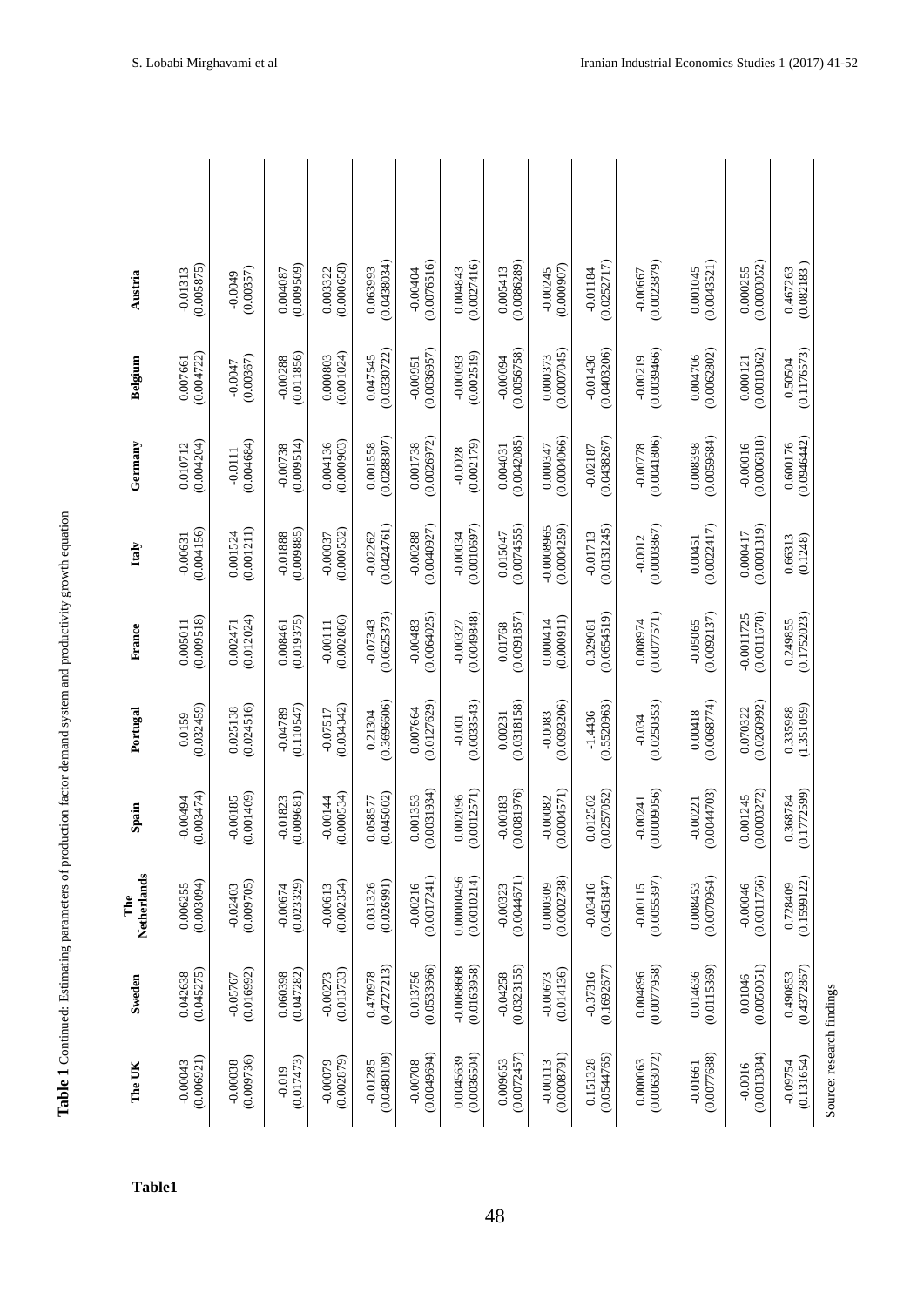Continued: Estimating parameters of production factor demand system and productivity growth equation Source: research findings

| Country           | $\beta_{\rm mm}$        | $\beta_{\rm mt}$       | $\alpha_{\rm v}$          | $\beta_{vt}$              | $R_1^2$   | $R_o^2$   | $R_{oe}^2$ | $R_{m}^{2}$ | $\mathbf{R}_{\mathbf{v}}^2$ |
|-------------------|-------------------------|------------------------|---------------------------|---------------------------|-----------|-----------|------------|-------------|-----------------------------|
| Austria           | $-0.00164$              | 0.002028<br>(0.001104) | $-0.97602$                | $-0.00709$                | 0.3422    | 0.0400    | 0.1355     | 0.0413      | 0.0003                      |
|                   | (0.0156459)<br>0.007715 | $-0.00061$             | (0.4663296)<br>$-1.34768$ | (0.0294142)<br>0.064536   | 0.0687    | 0.1706    | $-0.1563$  | 0.0180      | 0.0693                      |
| <b>Belgium</b>    | (0.0209105)             | (0.0017171)            | (0.3958583)               | (0.0252891)               |           |           |            |             |                             |
| Germany           | $-0.01981$              | $-0.00096$             | $-0.35944$                | $-0.02213$                | 0.3021    | 0.1000    | 0.0013     | 0.0671      | 0.0240                      |
|                   | (0.0150553)             | (0.0011378)            | (0.2226329)               | (0.0144073)               |           |           |            |             |                             |
| <b>Italy</b>      | $-0.0283$               | 0.001932               | $-1.27638$                | 0.062237                  | 0.1189    | 0.1055    | 0.1524     | 0.1311      | 0.1085                      |
|                   | (0.0216543)             | (0.0010183)            | (0.2786365)               | (0.0181358)               |           |           |            |             |                             |
| <b>France</b>     | 0.025446                | 0.00201<br>(0.0016316) | 0.121993                  | $-0.01709$                | 0.3620    | 0.0045    | $-2.5999$  | 0.4479      | 0.0048                      |
|                   | (0.0266591)<br>0.013344 | 0.005323               | (0.745923)<br>$-4.0894$   | (0.0361537)<br>0.184358   |           |           |            |             |                             |
| Portugal          | (0.1672621)             | (0.0222628)            | (1.252022)                | (0.0577164)               | $-0.4743$ | $-1.2222$ | $-129.376$ | $-0.0879$   | 0.4314                      |
|                   | 0.030418                | $-0.00132$             | $-0.84408$                | 0.052853                  |           |           |            |             |                             |
| <b>Spain</b>      | (0.0321027)             | (0.0015648)            | (0.3400216)               | (0.0213662)               | 0.2640    | 0.0201    | 0.1520     | 0.0267      | 0.0634                      |
| The               | $-0.04454$              | 0.003469               | $-0.67025$                | 0.014878                  |           |           |            |             |                             |
| <b>Netherland</b> | (0.0265354)             | (0.0018924)            | (0.3312466)               | (0.0206415)               | 0.1815    | 0.0580    | $-0.7687$  | 0.1523      | 0.0056                      |
| s                 |                         |                        |                           |                           |           |           |            |             |                             |
| Sweden            | 0.006989                | $-0.00169$             | 0.882295                  | $-0.05991$                | 0.8715    | $-0.4006$ | $-1.4285$  | 0.2204      | 0.0194                      |
|                   | (0.0438741)             | (0.010658)             | (2.051504)                | (0.0949753)               |           |           |            |             |                             |
| The UK            | 0.091276<br>(0.0213879) | 0.004732               | $-0.57838$                | $-0.00797$<br>(0.0228673) | 0.2278    | $-0.4477$ | 0.0586     | $-0.0317$   | 0.0022                      |
|                   |                         | (0.0020422)            | (0.352948)                |                           |           |           |            |             |                             |

#### **Table 2**

Price elasticity of oil demand (E<sub>oo</sub>) in energy-intensive European manufacturing industries

| Country                   | Austria  | <b>Belgium</b> | Germanv | <b>Italy</b> | <b>France</b> | Portugal | Spain   | The<br><b>Netherlands</b> | Sweden  | The UK  |
|---------------------------|----------|----------------|---------|--------------|---------------|----------|---------|---------------------------|---------|---------|
| $\mathbf{L}_{00}$         | $-1.017$ | $-1.207$       | $-0.90$ | $-1.008$     | $-1.08$       | $-0.81$  | $-0.92$ | $-1.117$                  | $-0.67$ | $-1.82$ |
|                           | (0.0324) | (0.018)        | (0.018) | (0.032)      | (0.016)       | (0.015)  | (0.013) | (0.049)                   | (0.237) | (0.054) |
| Source: research findings |          |                |         |              |               |          |         |                           |         |         |

**Table 3**

CPE and industrial response to rising oil prices for production factors demand

| country        | Austria   | <b>Belgium</b> | <b>German</b> | <b>Italy</b> | <b>France</b> | <b>Portugal</b> | <b>Spain</b> | The<br><b>Netherlands</b> | <b>Sweden</b> | The UK    |
|----------------|-----------|----------------|---------------|--------------|---------------|-----------------|--------------|---------------------------|---------------|-----------|
| $E_{lo}$       | 0.4238    | 0.3593         | $-0.0979$     | $-0.1888$    | 0.1598        | 0.2231          | $-0.1647$    | 0.3366                    | 0.1670        | $-0.4357$ |
|                | (0.019)   | (0.014)        | (0.009)       | (0.0215)     | (0.03)        | (0.117)         | (0.020)      | (0.015)                   | (0.108)       | (0.0183)  |
| ${\bf E_{ko}}$ | $-0.0896$ | 0.339          | 0.2431        | 0.5295       | $-0.007$      | 0.5311          | 0.3930       | 0.0465                    | 0.9846        | 0.0611    |
|                | (0.0399)  | (0.336)        | (0.0365)      | (0.0348)     | (0.084)       | (0.211)         | (0.020)      | (0.021)                   | (0.315)       | (0.062)   |
| ${\bf E_{mo}}$ | 0.5817    | 0.5189         | 1.013         | 0.6254       | 0.8507        | 0.3379          | 0.5874       | 0.4693                    | $-0.3669$     | 1.6152    |
|                | (0.0178)  | (0.010)        | (0.008)       | (0.0136)     | (0.016)       | (0.057)         | (0.0159)     | (0.008)                   | (0.068)       | (0.015)   |
| $E_{00}$       | 0.3974    | $-0.024$       | $-0.031$      | 0.0226       | $-0.22$       | 0.0009          | 0.1389       | 0.0163                    | $-0.1903$     | 0.1042    |
|                | (0.1935)  | (0.1721)       | (0.044)       | (0.085)      | (0.401)       | (0.1917)        | (0.059)      | (0.040)                   | (0.575)       | (0.076)   |

Source: research findings

# **Table 4**

Bias technical progress

| Country                  | Austria | <b>Belgium</b> | Germanv | Italy  | <b>France</b> | Portugal | <b>Spain</b> | The<br><b>Netherlands</b> | Sweden | The UK |
|--------------------------|---------|----------------|---------|--------|---------------|----------|--------------|---------------------------|--------|--------|
| Labor                    | Saving  | Saving         | Saving  | Saving | Using         | Using    | Using        | Using                     | Using  | Saving |
| Capital                  | Using   | Using          | Using   | Saving | Saving        | Saving   | Saving       | Saving                    | Saving | Saving |
| Oil                      | Saving  | Using          | Using   | Saving | Using         | Saving   | Saving       | Using                     | Saving | Saving |
| Other<br><b>Energies</b> | Using   | Using          | Saving  | Using  | Saving        | Using    | Using        | Saving                    | Using  | Saving |
| <b>Materials</b>         | Using   | Saving         | Saving  | Using  | Using         | Using    | Saving       | Using                     | Saving | Using  |
| Course research findings |         |                |         |        |               |          |              |                           |        |        |

Source: research findings

#### **Table 5**

the effect oil price on total factor productivity

| ountrv | Austria   | <b>Belgium</b> | Germany  | Italv     | France   | Portugal | <b>Spain</b> | <b>The Netherlands</b> | Sweden    | The UK   |
|--------|-----------|----------------|----------|-----------|----------|----------|--------------|------------------------|-----------|----------|
| Pot    | $-0.0024$ | 0.0003         | 0.0003   | $-0.0008$ | 0.0004   | 0.0083   | 0.0008       | 0.0003                 | $-0.0067$ | $-0.001$ |
|        | (0.0009)  | (0.0007)       | (0.0004) | (0.0004)  | (0.0009) | (0.0009) | (0.0004)     | (0.0003)               | (0.0141)  | (0.0008) |
|        |           |                |          |           |          |          |              |                        |           |          |

Source: research findings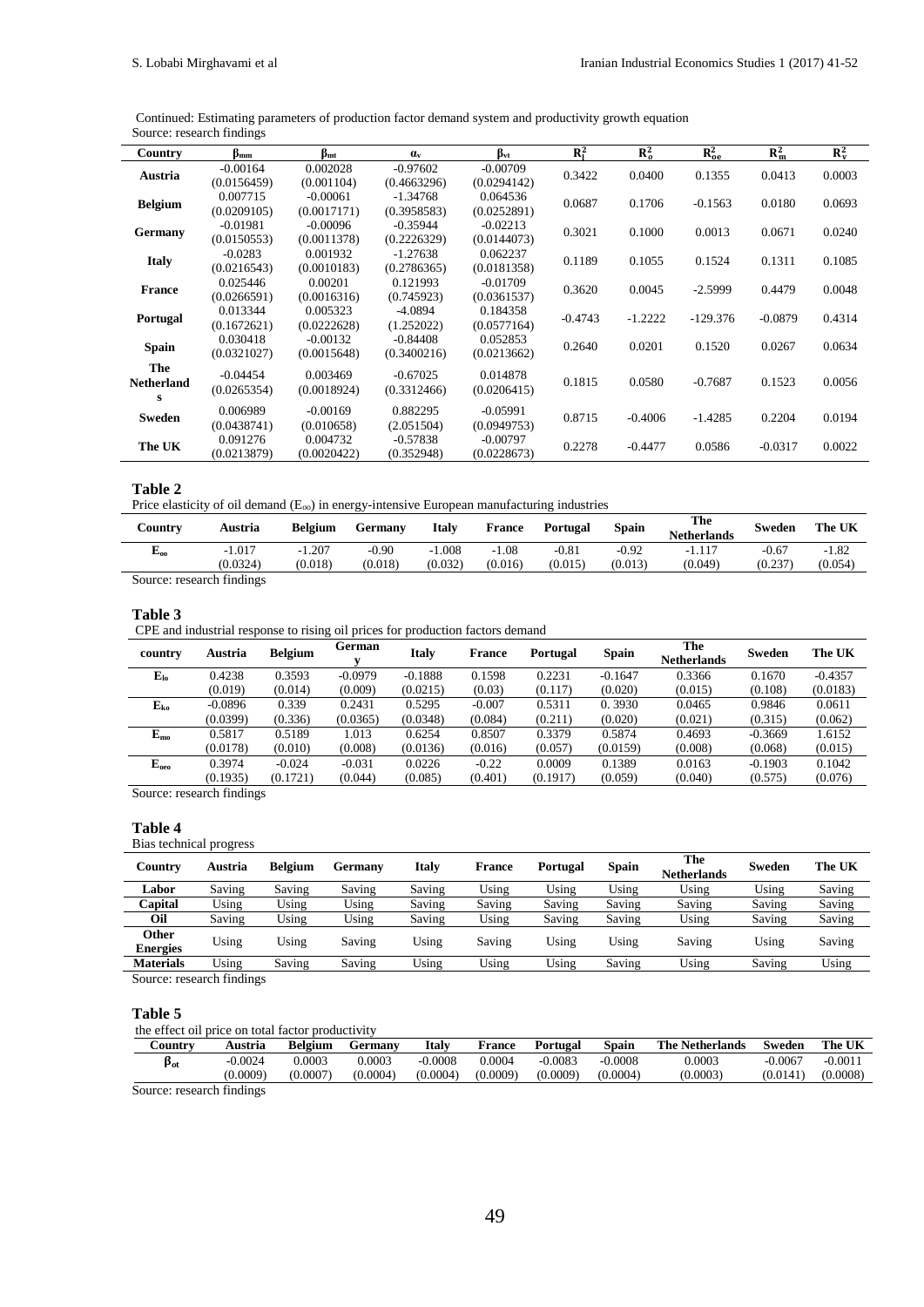| anı<br>16 |  |
|-----------|--|
|-----------|--|

The effect of oil price on oil productivity

| Countrv                   | Austria           | <b>Belgium</b>  | Germany         | Italv           | <b>France</b>  | Portugal        | <b>Spain</b>    | The<br><b>Netherlands</b> | Sweden          | The UK          |
|---------------------------|-------------------|-----------------|-----------------|-----------------|----------------|-----------------|-----------------|---------------------------|-----------------|-----------------|
| $\eta_{oo}$               | 1.017<br>(0.0032) | .027<br>(0.018) | 0.90<br>(0.018) | .008<br>(0.032) | .08<br>(0.016) | 0.81<br>(0.015) | 0.92<br>(0.013) | 117<br>(0.049)            | 0.67<br>(0.237) | 1.82<br>(0.054) |
| Source: research findings |                   |                 |                 |                 |                |                 |                 |                           |                 |                 |

#### **Table 7**

Rebound effects (%)

|                                                                                                                                                                                                                                                                                                                                                                                                                                                                                                                                                     | <b>Netherlands</b>               |  |
|-----------------------------------------------------------------------------------------------------------------------------------------------------------------------------------------------------------------------------------------------------------------------------------------------------------------------------------------------------------------------------------------------------------------------------------------------------------------------------------------------------------------------------------------------------|----------------------------------|--|
| $-2.07$<br>10<br>$-0.8$<br>$-11.7$<br>$-1.7$<br>-8<br>RE <sub>o</sub><br>(0.032)<br>(0.018)<br>(0.032)<br>(0.013)<br>(0.018)<br>(0.016)<br>(0.049)<br>(0.015)                                                                                                                                                                                                                                                                                                                                                                                       | 33<br>$-82$<br>(0.23)<br>(0.054) |  |
| $-10.9$<br>73.4<br>$-192$<br>$-13.5$<br>$-45.6$<br>$-1.9$<br>$-Q$<br>-8<br>$RE_{oe}$<br>(0.02)<br>(0.034)<br>(0.03)<br>(0.03)<br>(0.018)<br>(0.006)<br>(0.189)<br>(0.069)<br>$C_{1}, C_{2}, C_{3}, C_{4}, C_{5}, C_{6}, C_{7}, C_{8}, C_{9}, C_{10}, C_{11}, C_{12}, C_{13}, C_{14}, C_{15}, C_{16}, C_{17}, C_{18}, C_{19}, C_{10}, C_{11}, C_{12}, C_{13}, C_{14}, C_{15}, C_{16}, C_{17}, C_{18}, C_{19}, C_{10}, C_{11}, C_{12}, C_{13}, C_{14}, C_{15}, C_{16}, C_{17}, C_{18}, C_{19}, C_{10}, C_{10}, C_{11}, C_{12}, C_{13}, C_{14}, C_{15$ | 20<br>4.8<br>(0.028)<br>(0.046)  |  |

Source: research findings

#### **5. Conclusion**

This study was aimed at investigating the effect of rising oil price on factor demands and total factors productivity of energy-intensive manufacturing industries in 10 European countries importing Iranian oil during 1980-2010. To this end, factor demand system and productivity growth equation were simultaneously estimated by a seemingly unrelated regression method.

Given the price elasticity of oil demand in European energy-intensive manufacturing industries importing Iranian oil, it seems that rising oil price can significantly reduce the industries oil demand which in turn brings about effectiveness for their pricebased policies.

The results indicate that rising oil price increases total factor productivity growth in energy-intensive manufacturing industries in Austria, Italy, Portugal, Spain, Sweden and the United Kingdom. The effect was found to be significant for Austria, Italy, and Spain and for other countries, it was found to be negative but non-significant.

Considering CPE, with rising oil prices, it will be replaced with raw materials in nine countries, capital in eight countries, and labor and other energies in six countries. Therefore, it is expected that with rising oil prices and reducing demand for oil, oil will be replaced with other factors. Significant and positive effect of oil price on average oil productivity is confirmed in all countries.

According to estimation of negative REs (for oil), it seems that energy efficiency policies (oil) reduce oil consumption to more than what is expected from full realization of the policies and result in an improved environmental situation. Finally, it should be noted that rising oil prices reduces oil demands of European energy-intensive industries both through technical progress and principle of demand and interfactor substitution. These findings are deemed important for Iran as an oil supplier of these countries. Accordingly, it is recommended that Iran follow development strategies such as exporting crude oil, petrochemical products, natural gas and electricity instead of exporting crude oil and selling raw materials.

#### **References**

- Nguyen, S. V., Streitwieser, M. L. . (2008). Capital-
	- Energy Substitution Revisited: New Evidence from Micro Data. *Journal of Economic and Social Measurement, 33 (2- 3)*, 129-153.
- Apostolakis, B. E. (1990). Energy-capital substitutability/ complementarily the dichotomy. *Energy Economics, 12(1)*, 48- 58.
- Arnberg, S., & Bjørner, T. B. (). (2007). Substitution between energy, capital and labour within industrial companies: A micro panel data analysis. *Resource and Energy Economics, 29(2)*, 122-136.
- Berndt, E. R. & Wood, D. O. (1975). Technology, Prices and the Derived Demand for Energy. *Review of Economics and Statistics, 56*, 259-68.
- Blackroby, C. and Russell, R.R. (1976). Functional Structure and the Allen partial elasticity of substitution: an application of duality theory. *Review EconomicStudy, 43(2)*, 285- 291.
- Chakravarty, D., Dasgupta, S., & Roy, J. (2013). Rebound effect: How much to worry? . *Current opinion in environmental sustainability, 5(2)*, 216-228.
- Dasgupta, S and , Roy J. (2015). . (). Understanding Technological and Input Price as Driver of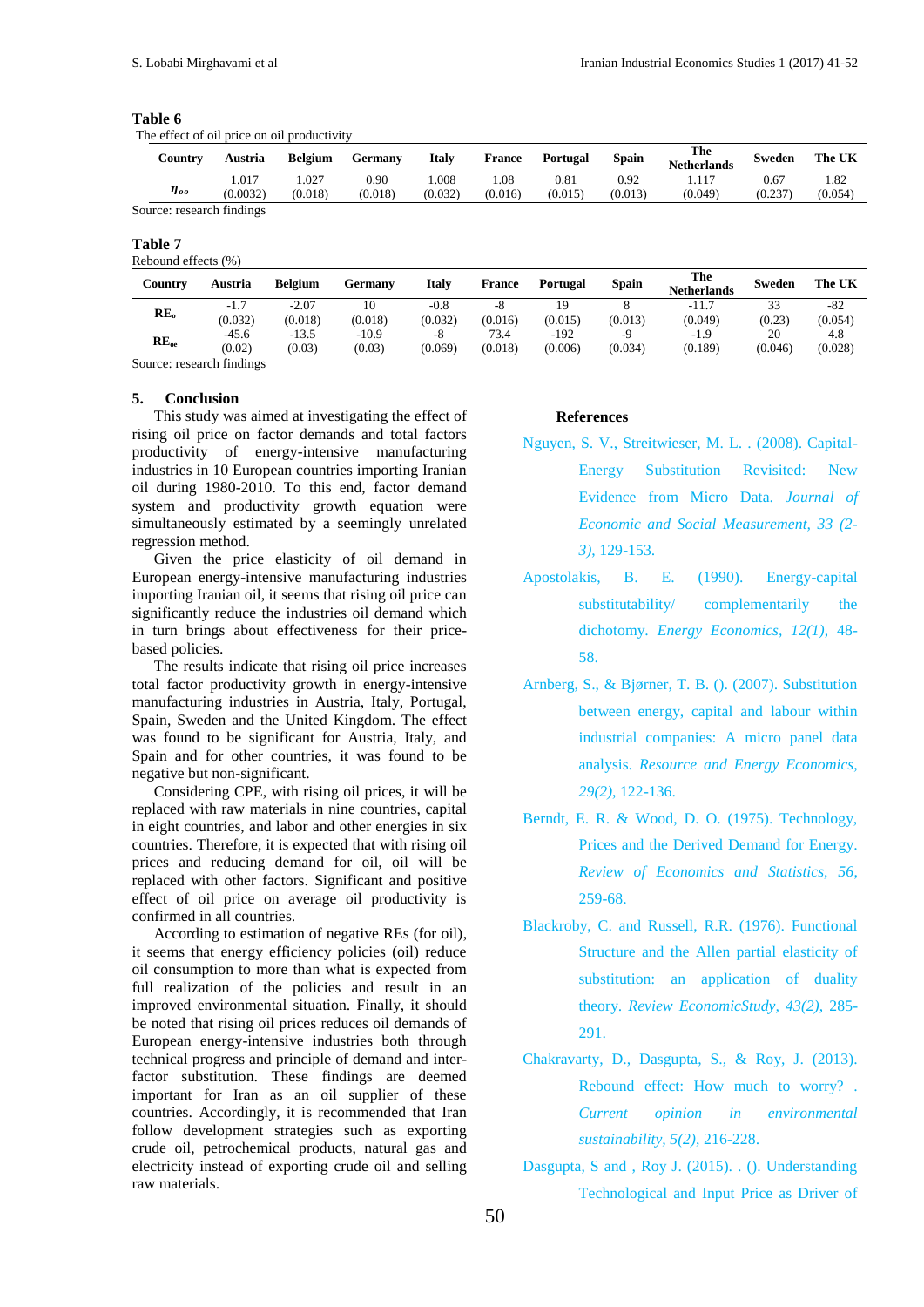Energy Demand in Manufacturing Industries in India. *Energy Policy, 82:*, 1-13.

- Denison, E. F. (1974). *Accounting for united states economic growth, 1926 to 1969. .* Washington: Brookings Institution.
- Denison, E. F. (1979). *Accounting for slower economic growth, 1926 to 1969.* Washington: Brookings Institution.
- Denison, E. F. (1985). *Trend in America economic growth, 1929-1982.* Washington: Brookings Institution.
- Fiorito, G., & van den Bergh, J. C. J. M. (2011). Capital-Energy Substitution for Climate and Peak Oil Solutions?An International Comparison Using the EU-KLEMS Database. *In Working Paper ICTA-UAB*.
- Frondel, M. (2004). Empirical assessment of energyprice policies: the case for cross price elasticities. *Energy Journa, 32(8)*, 989-1000.
- Fuss, M. (1977). The demand for energy in Canadian manufacturing. *Journal of Econometrics, 5(1)*, 89-116.
- Fuss, M. A. (1977). The demand for energy in Canadian manufacturing: An example of the estimation of production structures with many inputs. *Journal of econometrics, 5*(1), 89-116.
- Goldar, B. (2010). *Energy Intensity of Indian Manufacturing Firms: Effect of Energy Prices, Technology and Firm Characterics.* Delhi: Working paper, Institute of Economic Growthuniversity of Delhi enclave.
- Griffin, J. & Gregory, P. (1976). An Intercountry Translog Model of Energy Substitution Responses. *American Economic Review, 66*, 845-857.
- Haller, S. A., & Hyland, M. (2014). Capital–energy substitution: Evidence from a panel of Irish manufacturing firms. *Energy Economics,45*, 501-510.
- Hasnanik, J. J. and Kyer, B. L. (1995). Assessing a Disaggregated Energy Input. *Energy Economics, 2*, 125-132.
- Hogan, W., Jorgenson, D. W. (1991). Productivity Trends and the Cost of Reducing CO2Emissions. *The Energy Journal, 12(1)*, 67-85.
- Huntington, H. (2010). Oil Demand and Technical Progess. *Applied Economic Letters, 17(18)*, 1747-1751. .
- Jorgenson, D. (1991). Productivity and Economic Growth, in: Berndt, E.R.,Triplett. *Journal Energy., (Eds.), Fifty Years of Economic Measurement: the Jubilee of the Conference on Research in Income and Wealth. National Bureau of Economic Research*, 19- 118.
- Kim, J., Heo, E. (2013). Asymmetric Substitutability Between Energy and Capital: Evidence from the Manufacturing Sectors in 10 OECD Countries. *Energ. Econ, 40*, 81–89.
- Koetse, M. J., De Groot, H. L., & Florax, R. J. (2008). Capital-energy substitution and shifts in factor demand: A meta-analysis. *Energy Economics, 30(5)*, 2236-2251.
- Mongia, P. &. (1998). Productivity growth and technical change in India's energy intensive industries–A survey. *Lawrence Berkeley National Laboratory*, 41840.
- Pindyck, R. (1979). Interfuel Substitution and the Industrial Demand for Energy: an International Comparison. *Rev. Econ. Stat, 61(2)*, 169-179.
- Roy, J. (1992). *Demand for Energyin Indian Manufacturing Industries.* Dlhi: Daya Publishing.
- Roy, J., Sathaye, J., Sanstad, A., et al. (1999). Productivity Trends in India's energy intensive industries.). *Energy Journal, 20(3)*, 33-61.